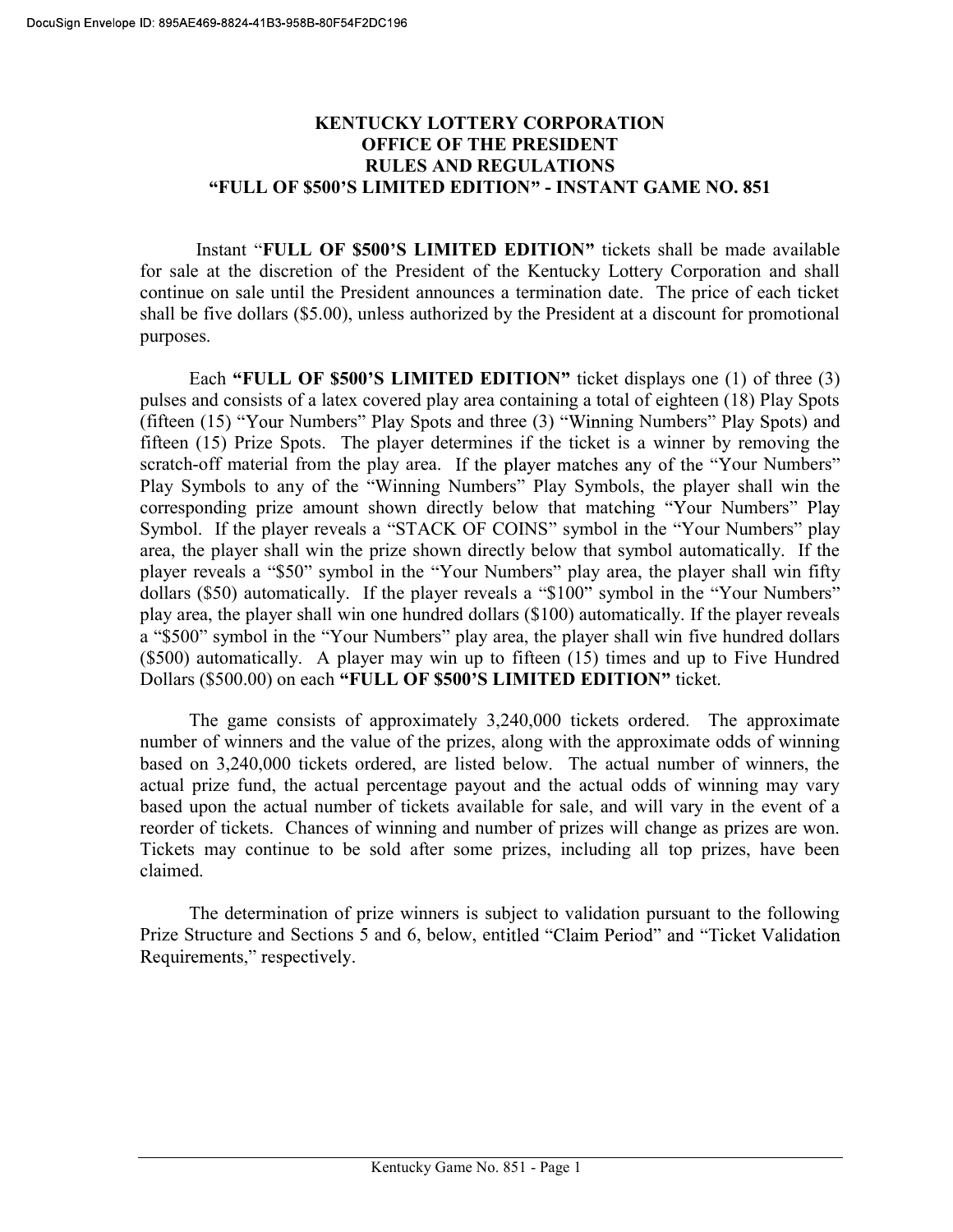#### "FULL OF \$500'S LIMITED EDITION"

#### Instant Game #851 Prize Structure

|                        | <b>TOTAL EXPECTED</b> | <b>CONSOLIDATED</b> |
|------------------------|-----------------------|---------------------|
| PRIZE                  | <b>WINNERS</b>        | ODDS OF 1:          |
| \$5                    | 388,800               | 8.33                |
| \$10                   | 324,000               | 10.00               |
| \$15                   | 32,400                | 100.00              |
| \$20                   | 32,400                | 100.00              |
| \$50                   | 18,900                | 171.43              |
| \$100                  | 13,500                | 240.00              |
| \$500                  | 5,427                 | 597.01              |
| <b>TOTAL GAME ODDS</b> |                       | 3.97                |
|                        |                       |                     |

 STACK OF COINS = WIN PRIZE SHOWN AUTOMATICALLY (COVERED IN PATTERNS)  $$50 = WIN $50$  AUTOMATICALLY  $$100 = WIN $100$  AUTOMATICALLY  $$500 = WIN $500$  AUTOMATICALLY

 BASED ON 3,240,000 TICKETS ORDERED PRIZE FUND \$11,326,500 (69.92%)

REORDER SUBJECT TO SECTION 13

## 1. DEFINITIONS

- A. Lottery means the Kentucky Lottery Corporation.
- B. KLC means the Kentucky Lottery Corporation.
- C. President means the President of the Kentucky Lottery Corporation or any other person to whom the President's authority is lawfully delegated.
- D. Pack shall mean a quantity of 100 contiguous, fanfolded tickets bearing a common pack number and consecutive ticket numbers.
- E. Pack Ticket Number means a thirteen (13) digit numeric code imaged in black ink and located on the back of the ticket.
- F. Ticket Validation Number means the unique eighteen (18) digit number found on the face of the ticket and concealed under the rub-off material. The Ticket Validation Number shall be imaged in black ink in Validation Font.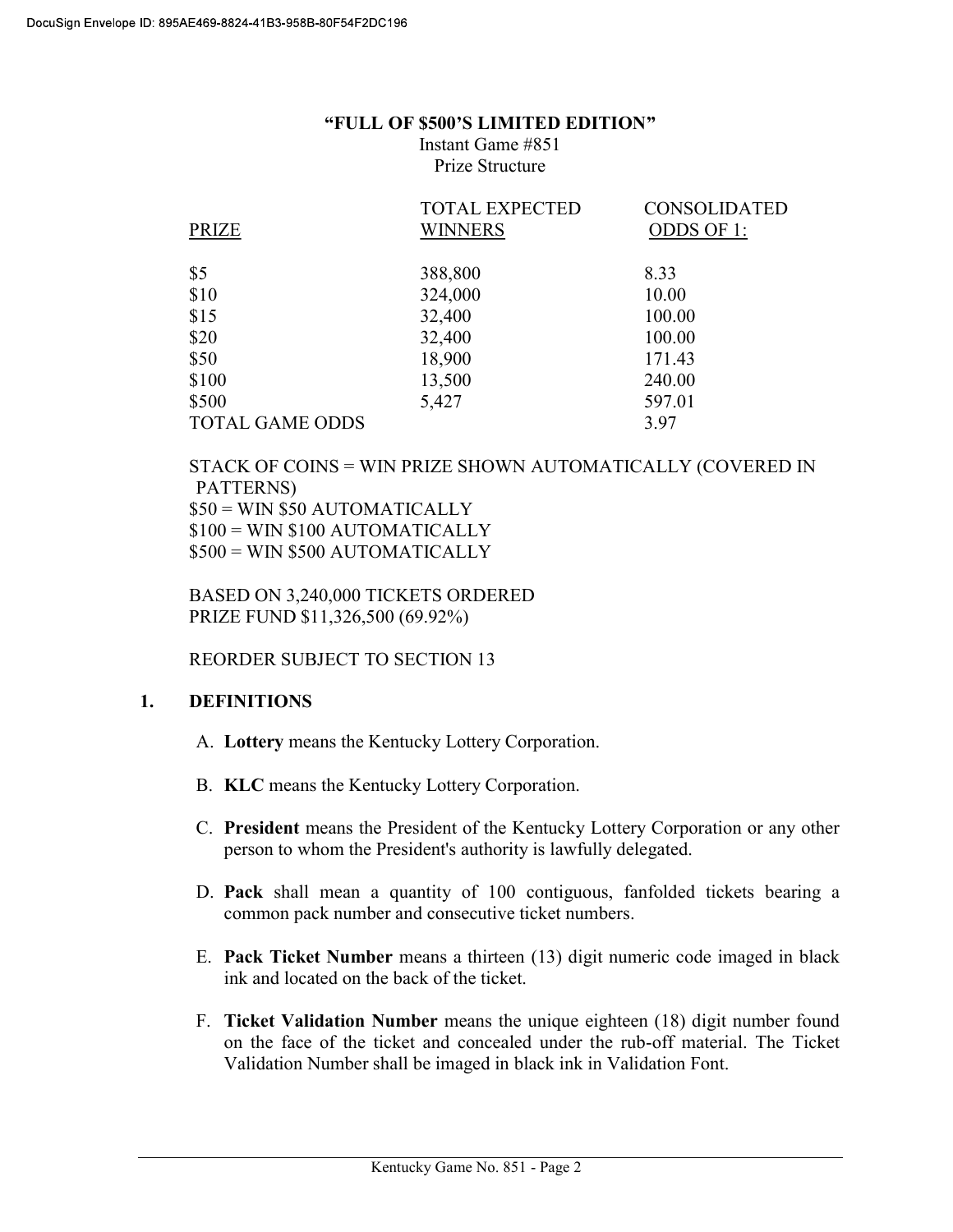G. Legends, Play Symbols, Play Symbol Captions, Prize Symbols and Prize Symbol Captions, if applicable, are one of the following, the meanings of which are described in detail:

Play/Prize Symbols: The eighteen (18) Play Spots and fifteen (15) Prize spots shall appear under the rub-off material on the face of the ticket and will be imaged in black ink in Symbol Font in positive and are demonstrated below.

 Play/Prize Symbol Captions: the small printed material appearing immediately below each Play Symbol. One (1), and only one (1), of the Play Symbol Captions shall appear below each of the eighteen (18) Play Spots and fifteen (15) Prize Spots concealed under the material covering the game play area on the face of the ticket.

 Play/Prize Symbol Captions are printed in black ink in Caption Font in positive. The Play/Prize Symbol Captions for "FULL OF \$500'S LIMITED EDITION," which correspond with and verify the Play/Prize Symbol play spots, are as follows:

# H. GAME SYMBOLS

1. Your Numbers Play Symbols: There are fifteen (15) "Your Numbers" Play spots. The Symbols will be in black in positive with Captions in black in positive as shown below.

|              | $\overline{2}$ | る            | 4            | 5            |              |              | 8            |              | 10           |      |                |                  |                          |
|--------------|----------------|--------------|--------------|--------------|--------------|--------------|--------------|--------------|--------------|------|----------------|------------------|--------------------------|
| ONE          | THO            | THR          | <b>FOR</b>   | FIV          | <b>SIX</b>   | SVN          | EGT          | <b>NIN</b>   | <b>TEN</b>   |      |                |                  |                          |
| 11           | 12             | 13           | 14           | 15           | 16           | 17           | 18           | 19           | 20           |      |                |                  |                          |
| <b>ELVN</b>  | <b>THLV</b>    | <b>THRT</b>  | FORTN        | <b>FFTN</b>  | <b>SXTN</b>  | SVTN         | <b>EGHTN</b> | <b>NINTN</b> | <b>THNTY</b> |      |                |                  |                          |
| 21           | 22             | 23           | 24           | 25           | 26           | 27           | 28           | 29           | 30           | 0    |                | \$50 \$100 \$500 |                          |
| <b>THONE</b> | <b>INTNO</b>   | <b>TWTHR</b> | <b>TWFOR</b> | <b>THEIV</b> | <b>THSIX</b> | <b>THSEV</b> | THEGT        | <b>THNIN</b> | THRTY        | AUTO | <b>WIN\$50</b> |                  | <b>HIN\$100 HIN\$500</b> |

2. Winning Numbers Play Symbols: There are three (3) "Winning Numbers" Play spots. The Symbols will be in black in positive with Captions in black ink in positive as shown below.

| ONE          | 2<br><b>THO</b> | 3<br>THR     | <b>FOR</b>   | <b>FIV</b>   | 0<br><b>SIX</b> | SVN          | EGT          | q<br><b>NIN</b> | 10<br><b>TEN</b> |
|--------------|-----------------|--------------|--------------|--------------|-----------------|--------------|--------------|-----------------|------------------|
| 11           | 12              | 13           | 14           | 15           | 16              | 17           | 18           | 19              | 20               |
| <b>ELVN</b>  | <b>THLV</b>     | THRT         | <b>FORTN</b> | <b>FFTN</b>  | <b>SXTN</b>     | <b>SVTN</b>  | <b>EGHTN</b> | <b>NINTN</b>    | <b>THNTY</b>     |
| 21           | 22              | 23           | 24           | 25           | 26              | 27           | 28           | 29              | 30               |
| <b>THONE</b> | <b>THTHO</b>    | <b>TWTHR</b> | <b>THFOR</b> | <b>THFIV</b> | <b>THSIX</b>    | <b>THSEV</b> | <b>THEGT</b> | <b>THNIN</b>    | <b>THRTY</b>     |

**3. Prize Symbols:** There are fifteen (15) Prize spots. The Symbols will be in black in positive with Captions in black ink in positive as shown below.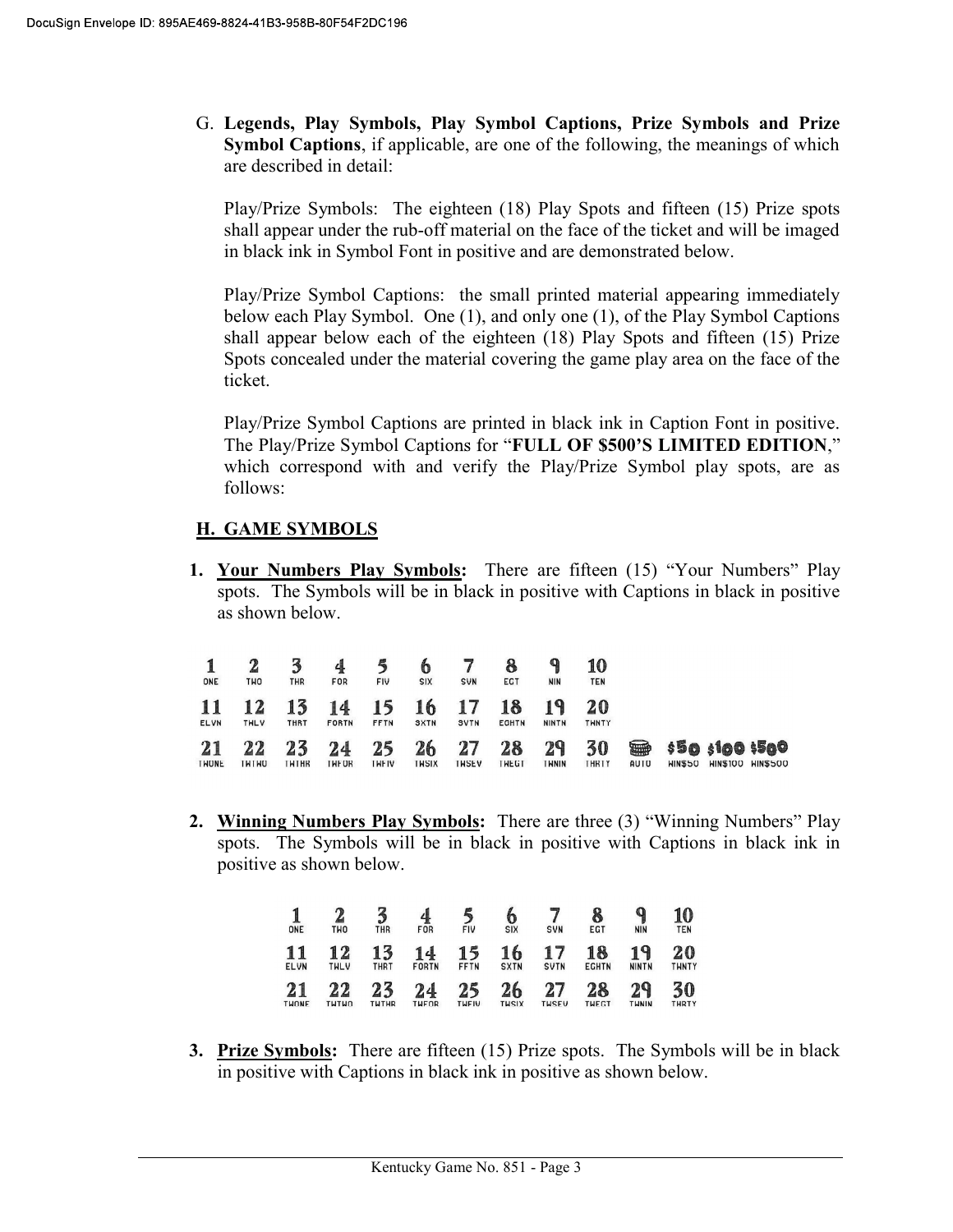| \$1.00  | \$2.00  | \$5,00        | \$10.00 | \$15.00        | \$20.00       |
|---------|---------|---------------|---------|----------------|---------------|
| ONEDOL  | TWODOL  | <b>FIVDOL</b> | TENDOL  | <b>FIFTEEN</b> | <b>THENTY</b> |
| \$25.00 | \$50.00 | <b>\$100</b>  | \$200   | \$500          |               |
| TWYFIV  | FIFTY   | ONEHUN        | TWOHUN  | <b>FIVHUN</b>  |               |

4. Legends: The below Legends will be imaged in their respective play areas.

**HINNING NUMBERS** YOUR NUMBERS

I. Bar Code means the one (1) unique bar-coded representation made up of twentyfour (24) decimal digits that include the Game Identification Number, the Ticket Validation Number and Pack Number imaged on the back of the ticket, and the one (1) unique bar-coded representation made up of twenty-seven (27) decimal digits that include the Game Identification Number, the Ticket Validation Number, the Pack Number and the security digits imaged on the front of the ticket covered by the scratch-off coating.

## 2. REDEMPTION

- A. Tickets winning a cash prize of \$600.00 or less may be redeemed at Kentucky Lottery Retailers. Retailers may continue to pay such prizes for one hundred and eighty (180) days after the announced end of sales for this game.
- B. Tickets winning a cash prize over \$600.00 and up to \$5,000.00 may be claimed at KLC headquarters, authorized cashing agents, or by mailing your signed winning ticket and claim form to: Kentucky Lottery Corporation, Claims Dept. 100, Louisville, Kentucky 40287-0001.
- C. Prizes over \$5,000.00 and up to \$25,000.00 may be redeemed at KLC headquarters located at 1011 West Main Street, Louisville, Kentucky 40202 or designated cashing agents.
- D. Prizes over \$25,000.00 must be redeemed at KLC Headquarters.

## 3. DETERMINATION OF INSTANT PRIZE WINNERS

 The determination of prize winners is subject to validation pursuant to the paragraphs below entitled "CLAIM PERIOD" and "TICKET VALIDATION REQUIREMENTS".

A. Each "FULL OF \$500'S LIMITED EDITION" ticket consists of a latex covered play area containing a total of eighteen (18) Play Spots (fifteen (15) "Your Numbers" Play Spots and three (3) "Winning Numbers" Play Spots) and fifteen (15) Prize Spots. The player determines if the ticket is a winner by removing the scratch-off material from the play area. If the player matches any of the "Your Numbers" Play Symbols to any of the "Winning Numbers" Play Symbols, the player shall win the corresponding prize amount shown directly below that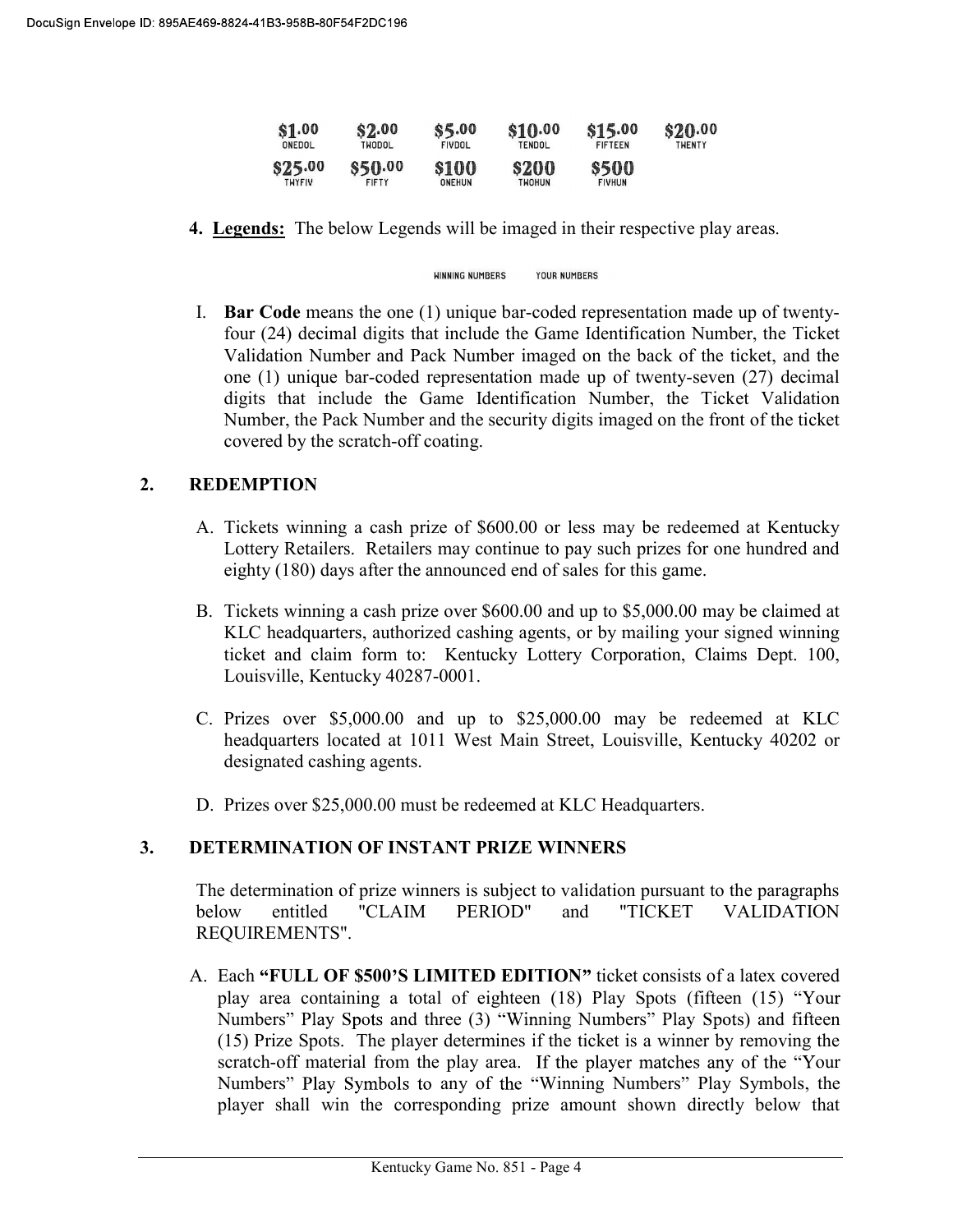matching "Your Numbers" Play Symbol. If the player reveals a "STACK OF COINS" symbol in the "Your Numbers" play area, the player shall win the prize shown directly below that symbol automatically. If the player reveals a  $\cdot$ \$50" symbol in the "Your Numbers" play area, the player shall win fifty dollars (\$50) automatically. If the player reveals a "\$100" symbol in the "Your Numbers" play area, the player shall win one hundred dollars (\$100) automatically. If the player reveals a "\$500" symbol in the "Your Numbers" play area, the player shall win five hundred dollars (\$500) automatically. A player may win up to fifteen (15) times and up to Five Hundred Dollars  $(\$500.00)$  on each "FULL OF  $\$500'S$ LIMITED EDITION" ticket. The prizes that may be awarded are as follows:

| \$5   | $=$ (five dollars) or        |
|-------|------------------------------|
| \$10  | $=$ (ten dollars) or         |
| \$15  | $=$ (fifteen dollars) or     |
| \$20  | $=$ (twenty dollars) or      |
| \$50  | $=$ (fifty dollars) or       |
| \$100 | $=$ (one hundred dollars) or |
| \$500 | $=$ (five hundred dollars)   |

## 4. TICKET RESPONSIBILITY

- A. An Instant Game Ticket is a bearer instrument.
- B. The KLC shall not be responsible for lost or stolen Instant Game Tickets.
- C. The KLC shall not be responsible for tickets claimed by a player in error for a lower prize at a Retailer location.

# 5. CLAIM PERIOD

 All prizes for this Instant Game must be claimed no later than one hundred and eighty (180) days after the announced end of sales for this game. Any prize not claimed by that date, and in the manner prescribed in this directive and on the back of each ticket, shall be forfeited.

# 6. TICKET VALIDATION REQUIREMENTS

To be a valid "FULL OF \$500'S LIMITED EDITION" Instant Game Ticket, all of the following requirements must be met:

- A. Exactly eighteen (18) Play Symbols and fifteen (15) Prize Symbols must appear beneath the rub-off area on the face of the ticket.
- B. Exactly eighteen (18) Play Symbol Captions and fifteen (15) Prize Symbol Captions must appear below each of the eighteen (18) Play Symbols and fifteen (15) Prize Symbols in the game play area, and each Play Symbol Caption must correspond with the Play Symbol under which it appears.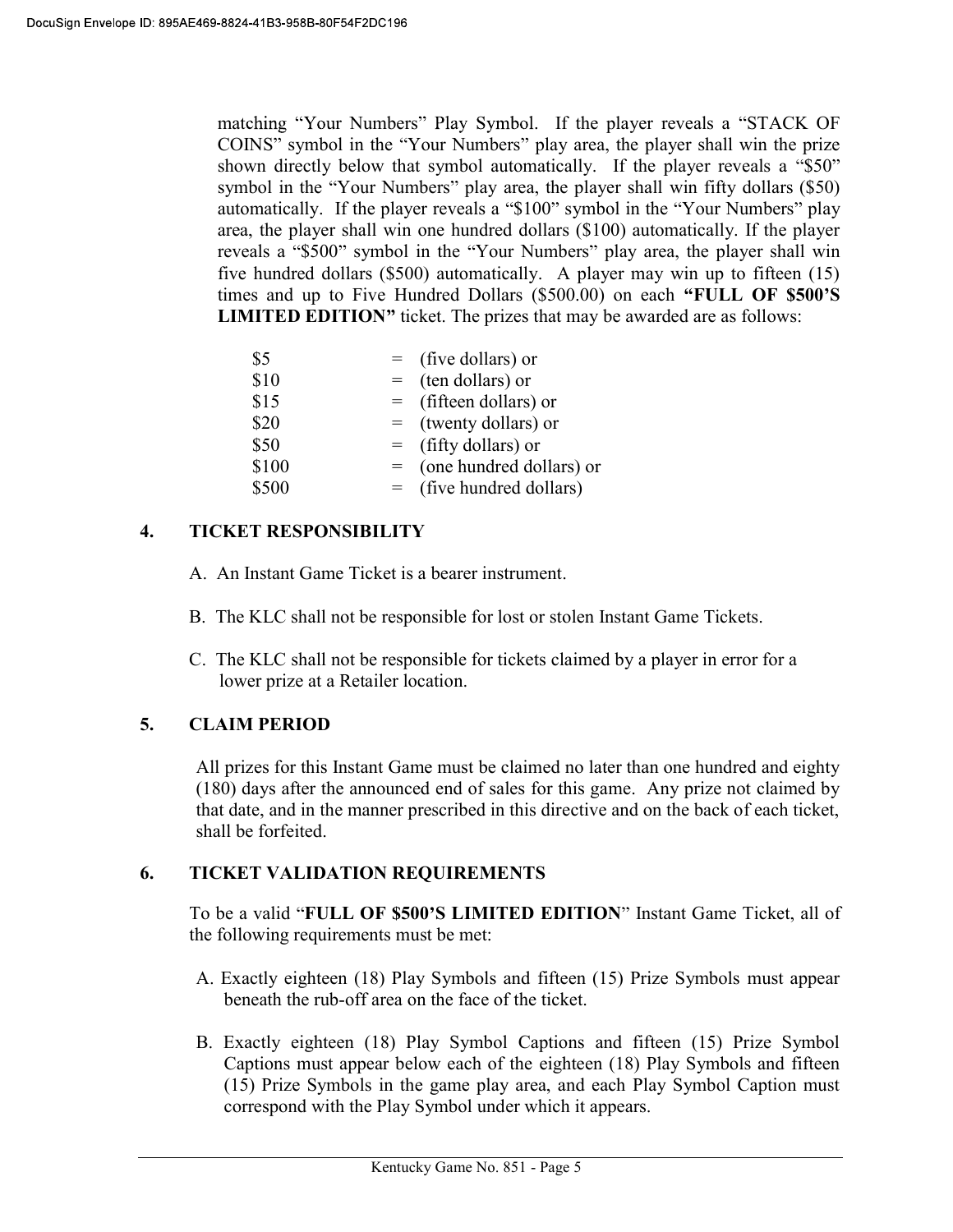- C. The Legends, Play Symbols, Play Symbol Captions, Prize Symbols, Prize Symbol Captions identified in Section 1, and Ticket Validation Number, Pack Ticket Number and Bar Code on the ticket must be imaged in black ink in their entirety and be fully legible. Any deviation thereof must be submitted by claim for reconstructive verification.
- D. The ticket must be intact.
- E. The ticket must not be mutilated, altered, unreadable, reconstituted or tampered with in any manner.
- F. The ticket must not be counterfeit.
- G. The ticket must have been issued by the KLC in an authorized manner and must not be stolen nor appear on any list of voided tickets on file at the KLC.
- H. The Legends, Play Symbols, Play Symbol Captions, Prize Symbols, Prize Symbol Captions identified in Section 1, and Pack Ticket Number and Ticket Validation Number, must be right-side-up and not reversed in any manner. Any deviation thereof must be submitted by claim for reconstructive verification.
- I. The ticket must be complete and not miscut, and have exactly one (1) eighteen (18) digit Ticket Validation Number, Legends, Play Symbols, Play Symbol Captions, Prize Symbols, and Prize Symbol Captions, if applicable, as identified in Section 1, present in the play area on the front of the ticket. It must also have one (1) unique bar-coded representation made up of twenty-four (24) decimal digits that include the Game Identification Number, the Ticket Validation Number and Pack Number imaged on the back of the ticket, and one (1) unique bar-coded representation made up of twenty-seven (27) decimal digits that include the Game Identification Number, the Ticket Validation Number, the Pack Number and the security digits imaged on the front of the ticket covered by scratch-off coating.
- J. The Ticket Validation Number and Pack Ticket Number of an apparent winning ticket must be confirmed by the KLC as that of a winning ticket and must not have been previously paid.
- K. The ticket must not have a hole punched through it and must not be blank or partially blank, misregistered, defective, or printed or produced in error.
- L. Each of the Play Symbols must be exactly one of those described in the paragraphs above entitled "1. DEFINITIONS: "Play Symbol" and "Play Symbol Caption," respectively.
- M. The Legends, Play Symbols, Play Symbol Captions, Prize Symbols, Prize Symbol Captions identified in Section 1, and Ticket Validation Number, Pack Ticket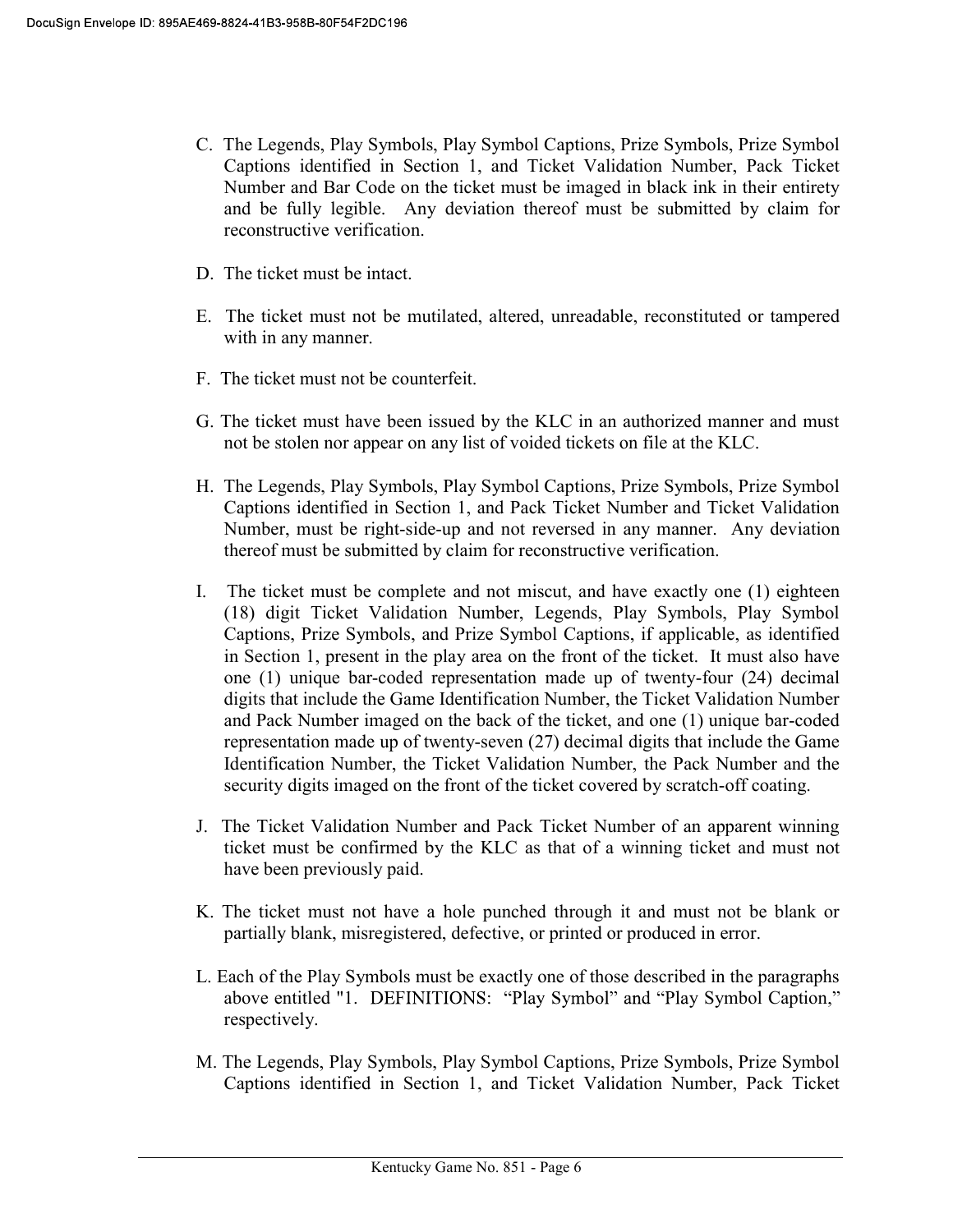Number and Bar Code on the ticket must be imaged in the specified font sizes and correspond precisely to the artwork for this Instant Game on file at the KLC.

- N. The display printing must be regular in every respect and correspond precisely with the artwork for this Instant Game on file at the KLC.
- O. The ticket must pass all validation tests of the KLC. Any ticket(s) not passing all the validation tests in this section are void and ineligible for any prize.

## 7. TAXES

 Kentucky and federal withholding shall be withheld by the KLC from prize payments in such amounts as may be required, in accordance with applicable provisions of state and federal law. Prizes are subject to set off of certain debts as required by law.

## 8. DISPUTES

 In the event a dispute between the KLC and the ticket bearer occurs as to whether a ticket is a winning ticket and the ticket prize has not been paid, the President may, solely at his or her option, replace the disputed ticket(s) with an unplayed ticket or tickets of equivalent sale price from a current KLC Instant Game. This shall be the sole and exclusive remedy of the bearer of the ticket in the event of such disputes.

## 9. GOVERNING LAW

 In purchasing a ticket, the purchaser agrees to comply with and abide by applicable Kentucky state laws; all rules, regulations, directives and final decisions of the KLC; and all procedures established by the President for the conduct of the game. Persons altering tickets are subject to prosecution.

## 10. PURCHASE AND PRIZE RESTRICTIONS

No Instant Game Ticket shall be purchased and no prize paid to any of the following persons: any member of the Board of Directors, officer or employee of the KLC; any vendor (as defined in KRS 154A.010) or related entity; any member of the Board of Directors, officer, employee of, partner in, or owner of any vendor or related entity to the vendor; or any spouse, child, brother, sister, or parent residing as a member of the same household in the principal place of abode of any said person.

## 11. TERMINATION OF THE GAME

The President, at any time, may announce an end of sales date for the game. No tickets for this game shall be distributed to Retailer locations after that date.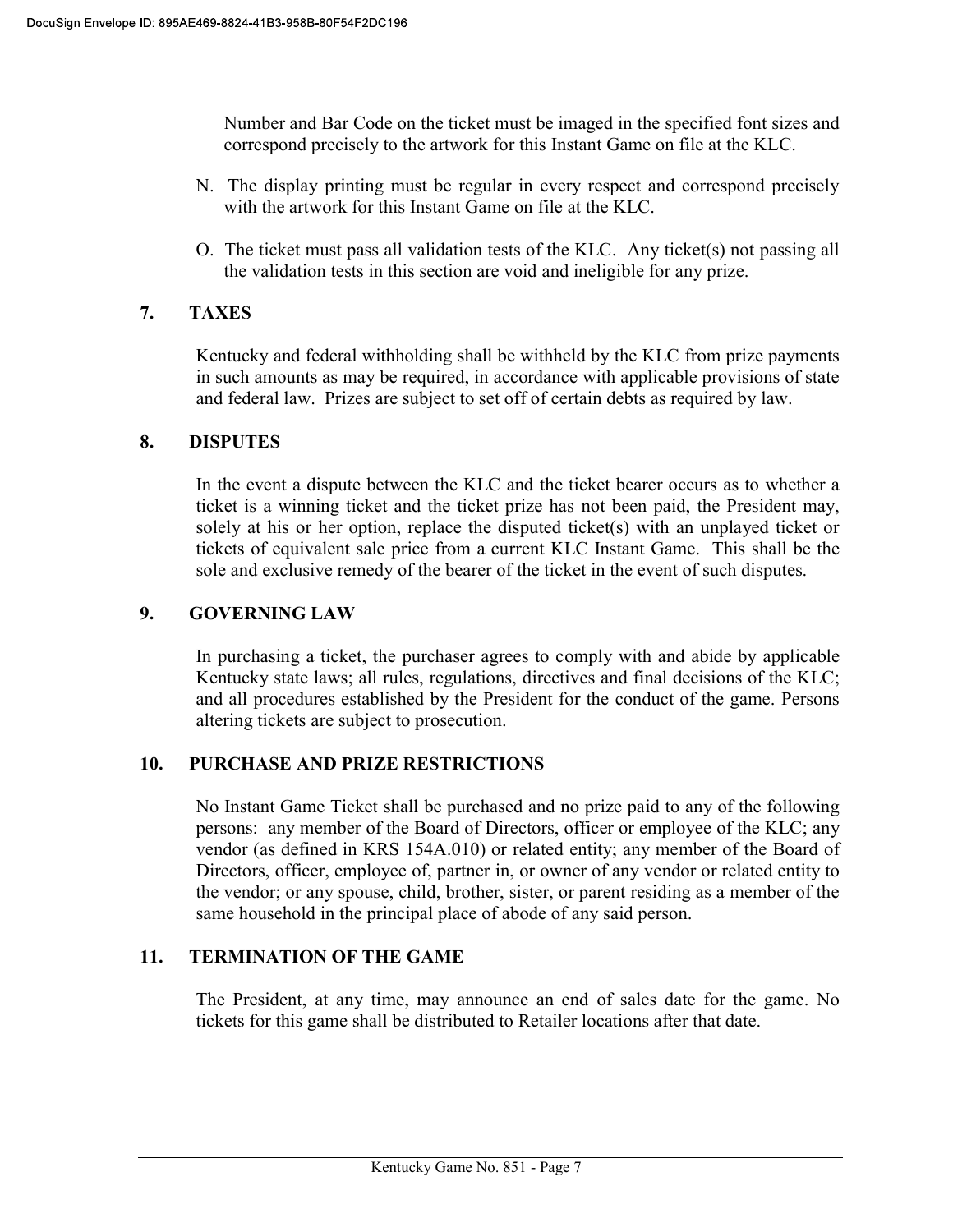## 12. RETAILER CONDUCT

- A. Retailers shall sell their tickets in sequential order within a pack, and in Pack-Number order.
- B. Retailers are prohibited from exchanging packs with other Retailers.
- C. Retailers are prohibited from playing Instant Game Tickets using any method other than fair chance, or in any manner contrary to the principle that every ticket has an equal and random chance of winning a prize.
- D. Retailers and Retailers' employees are prohibited from placing their own or any other name on any ticket not purchased and redeemed by said Retailer or employee.

## 13. REORDER

If determined by the KLC's President or her designee, this game  $(KY-851)$  is subject to a full or partial reorder of tickets. The partial reorder quantity will be based on a subset of the original prize structure proportionate to each prize level, such that the odds for each prize, including the top prize, remain the same. All new prizes from the reorder quantity will be added to the value of prizes from the original game prizes and become part of the total prizes for the game. The reorder may consist of one of the prize structures set out below.

| Reorder Amount: 1/27 of the game<br>Order Quantity: 120,000 tickets<br>Pool Size: 120,000 tickets |          |         |  | Reorder Amount: 2/27 of the game<br>Order Quantity: 240,000 tickets<br>Pool Size: 120,000 tickets |          |         |  |
|---------------------------------------------------------------------------------------------------|----------|---------|--|---------------------------------------------------------------------------------------------------|----------|---------|--|
|                                                                                                   |          |         |  |                                                                                                   |          |         |  |
| Tier                                                                                              | \$ Prize | Winners |  | Tier                                                                                              | \$ Prize | Winners |  |
|                                                                                                   | \$5      | 14,400  |  |                                                                                                   | \$5      | 28,800  |  |
| 2                                                                                                 | \$10     | 12,000  |  | $\mathcal{L}$                                                                                     | \$10     | 24,000  |  |
| 3                                                                                                 | \$15     | 1,200   |  | 3                                                                                                 | \$15     | 2,400   |  |
| 4                                                                                                 | \$20     | 1,200   |  |                                                                                                   | \$20     | 2,400   |  |
| 5<br>\$50<br>700                                                                                  |          |         |  |                                                                                                   | \$50     | 1,400   |  |
| \$100<br>500<br>6                                                                                 |          |         |  | 6                                                                                                 | \$100    | 1,000   |  |
| \$500<br>Top Prize<br>201                                                                         |          |         |  | Top Prize                                                                                         | \$500    | 402     |  |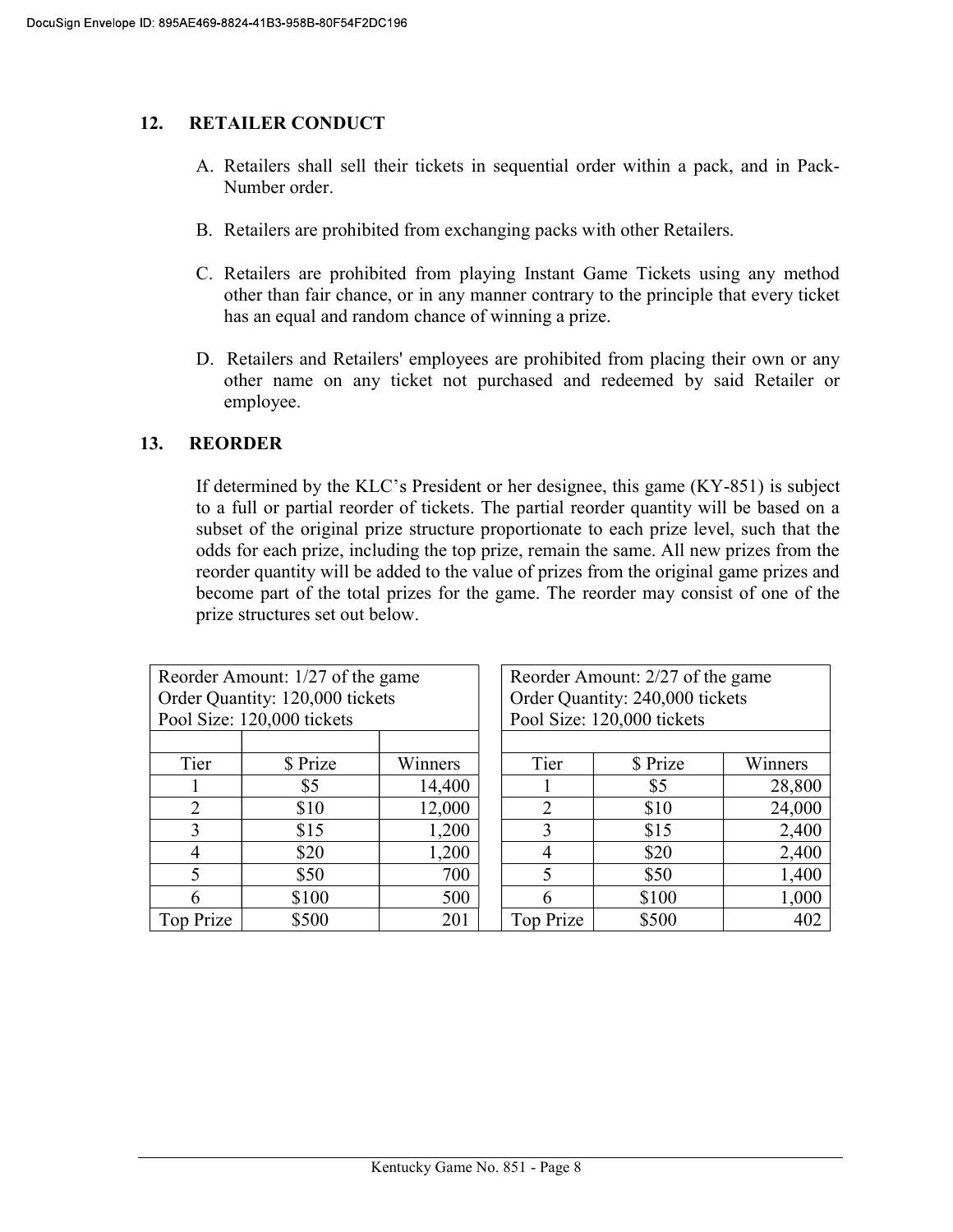| Reorder Amount: 3/27 of the game |               |         |  |  |  |  |  |  |  |
|----------------------------------|---------------|---------|--|--|--|--|--|--|--|
| Order Quantity: 360,000 tickets  |               |         |  |  |  |  |  |  |  |
| Pool Size: 120,000 tickets       |               |         |  |  |  |  |  |  |  |
|                                  |               |         |  |  |  |  |  |  |  |
| Tier                             | \$ Prize      | Winners |  |  |  |  |  |  |  |
|                                  | 43,200<br>\$5 |         |  |  |  |  |  |  |  |
| 2                                | \$10          | 36,000  |  |  |  |  |  |  |  |
| 3                                | \$15          | 3,600   |  |  |  |  |  |  |  |
| 4                                | \$20          | 3,600   |  |  |  |  |  |  |  |
| 5                                | \$50          | 2,100   |  |  |  |  |  |  |  |
| \$100<br>1,500<br>6              |               |         |  |  |  |  |  |  |  |
| Top Prize                        | \$500         | 603     |  |  |  |  |  |  |  |

| Reorder Amount: 3/27 of the game |                                 |         |  | Reorder Amount: 4/27 of the game |          |         |  |  |
|----------------------------------|---------------------------------|---------|--|----------------------------------|----------|---------|--|--|
|                                  | Order Quantity: 360,000 tickets |         |  | Order Quantity: 480,000 tickets  |          |         |  |  |
|                                  | Pool Size: 120,000 tickets      |         |  | Pool Size: 120,000 tickets       |          |         |  |  |
|                                  |                                 |         |  |                                  |          |         |  |  |
| Tier                             | \$ Prize                        | Winners |  | Tier                             | \$ Prize | Winners |  |  |
|                                  | \$5                             | 43,200  |  |                                  | \$5      | 57,600  |  |  |
| 2                                | \$10                            | 36,000  |  | 2                                | \$10     | 48,000  |  |  |
| 3                                | \$15                            | 3,600   |  |                                  | \$15     | 4,800   |  |  |
|                                  | \$20                            | 3,600   |  |                                  | \$20     | 4,800   |  |  |
| \$50<br>2,100                    |                                 |         |  |                                  | \$50     | 2,800   |  |  |
| \$100<br>1,500                   |                                 |         |  |                                  | \$100    | 2,000   |  |  |
| \$500<br>603<br>Top Prize        |                                 |         |  | Top Prize                        | \$500    | 804     |  |  |

| Reorder Amount: 5/27 of the game |          |         |  | Reorder Amount: 6/27 of the game |                                 |         |  |
|----------------------------------|----------|---------|--|----------------------------------|---------------------------------|---------|--|
| Order Quantity: 600,000 tickets  |          |         |  |                                  | Order Quantity: 720,000 tickets |         |  |
| Pool Size: 120,000 tickets       |          |         |  | Pool Size: 120,000 tickets       |                                 |         |  |
|                                  |          |         |  |                                  |                                 |         |  |
| Tier                             | \$ Prize | Winners |  | Tier                             | \$ Prize                        | Winners |  |
|                                  | \$5      | 72,000  |  |                                  | \$5                             | 86,400  |  |
| $\overline{2}$                   | \$10     | 60,000  |  | $\mathfrak{D}$                   | \$10                            | 72,000  |  |
| 3                                | \$15     | 6,000   |  | 3                                | \$15                            | 7,200   |  |
| 4                                | \$20     | 6,000   |  | 4                                | \$20                            | 7,200   |  |
| 5                                | \$50     | 3,500   |  | 5                                | \$50                            | 4,200   |  |
| 2,500<br>\$100<br>6              |          |         |  | 6                                | \$100                           | 3,000   |  |
| 1,005<br>Top Prize<br>\$500      |          |         |  | Top Prize                        | \$500                           | 1,206   |  |

| Reorder Amount: 7/27 of the game<br>Order Quantity: 840,000 tickets<br>Pool Size: 120,000 tickets |          |         |   |                | Reorder Amount: 8/27 of the game<br>Order Quantity: 960,000 tickets<br>Pool Size: 120,000 tickets |         |
|---------------------------------------------------------------------------------------------------|----------|---------|---|----------------|---------------------------------------------------------------------------------------------------|---------|
| Tier                                                                                              | \$ Prize | Winners |   | Tier           | \$ Prize                                                                                          | Winners |
|                                                                                                   | \$5      | 100,800 |   |                | \$5                                                                                               | 115,200 |
| $\overline{2}$                                                                                    | \$10     | 84,000  |   | $\overline{2}$ | \$10                                                                                              | 96,000  |
| 3                                                                                                 | \$15     | 8,400   |   | 3              | \$15                                                                                              | 9,600   |
| 4                                                                                                 | \$20     | 8,400   |   |                | \$20                                                                                              | 9,600   |
| 4,900<br>\$50                                                                                     |          |         | 5 | \$50           | 5,600                                                                                             |         |
| \$100<br>3,500<br>6                                                                               |          |         |   | 6              | \$100                                                                                             | 4,000   |
| Top Prize<br>\$500<br>1,407                                                                       |          |         |   | Top Prize      | \$500                                                                                             | 1,608   |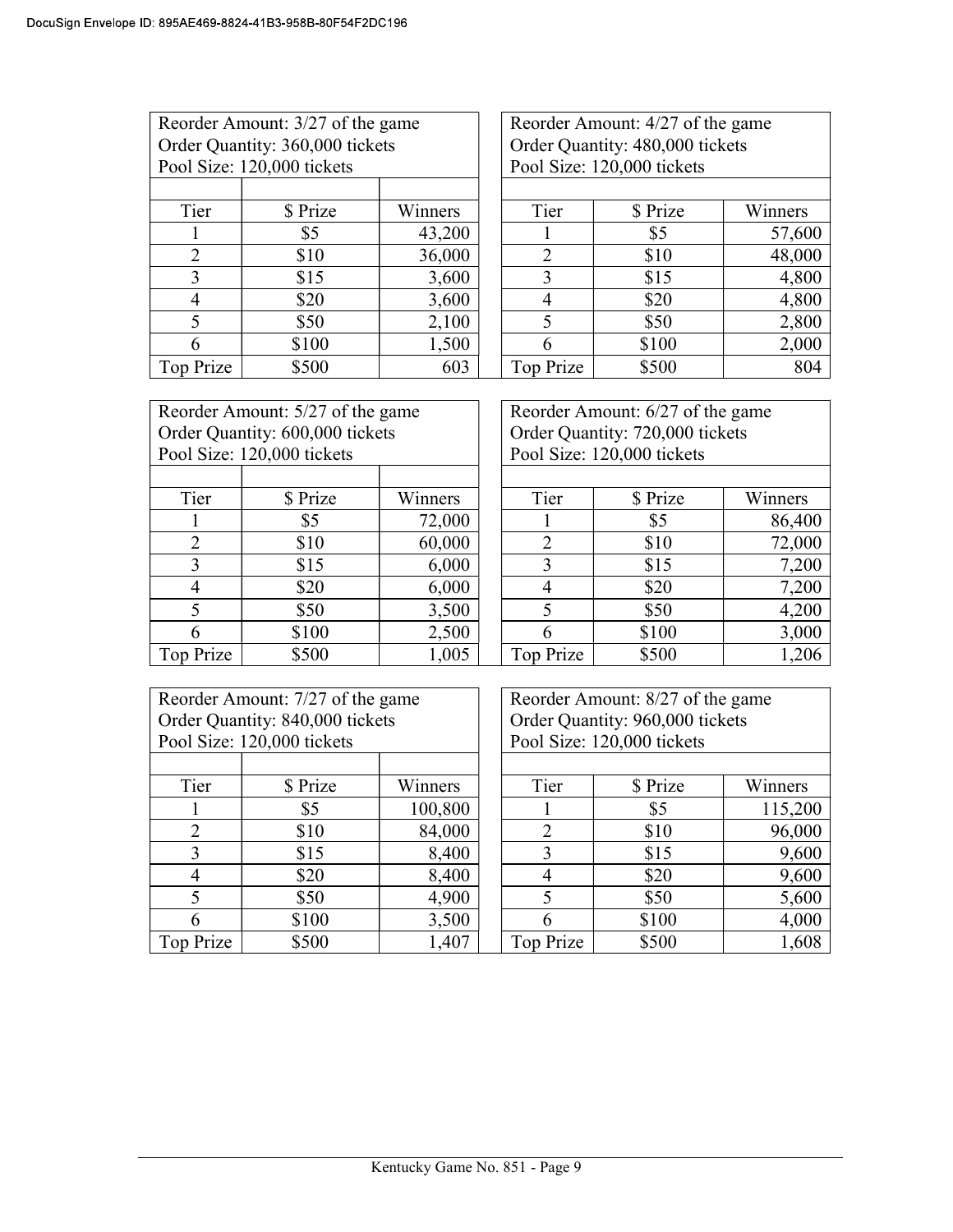| Reorder Amount: 9/27 of the game  |                |         |  |  |  |  |  |  |  |
|-----------------------------------|----------------|---------|--|--|--|--|--|--|--|
| Order Quantity: 1,080,000 tickets |                |         |  |  |  |  |  |  |  |
| Pool Size: 120,000 tickets        |                |         |  |  |  |  |  |  |  |
|                                   |                |         |  |  |  |  |  |  |  |
| Tier                              | \$ Prize       | Winners |  |  |  |  |  |  |  |
|                                   | \$5<br>129,600 |         |  |  |  |  |  |  |  |
| 2                                 | \$10           | 108,000 |  |  |  |  |  |  |  |
| 3                                 | \$15           | 10,800  |  |  |  |  |  |  |  |
| 4                                 | \$20           | 10,800  |  |  |  |  |  |  |  |
| 5                                 | \$50           | 6,300   |  |  |  |  |  |  |  |
| 6                                 | 4,500<br>\$100 |         |  |  |  |  |  |  |  |
| Top Prize                         | \$500          | 1,809   |  |  |  |  |  |  |  |

| Reorder Amount: 9/27 of the game |                                   |         |  | Reorder Amount: 10/27 of the game |          |         |  |  |
|----------------------------------|-----------------------------------|---------|--|-----------------------------------|----------|---------|--|--|
|                                  | Order Quantity: 1,080,000 tickets |         |  | Order Quantity: 1,200,000 tickets |          |         |  |  |
|                                  | Pool Size: 120,000 tickets        |         |  | Pool Size: 120,000 tickets        |          |         |  |  |
|                                  |                                   |         |  |                                   |          |         |  |  |
| Tier                             | \$ Prize                          | Winners |  | Tier                              | \$ Prize | Winners |  |  |
|                                  | \$5                               | 129,600 |  |                                   | \$5      | 144,000 |  |  |
| 2                                | \$10                              | 108,000 |  |                                   | \$10     | 120,000 |  |  |
|                                  | \$15                              | 10,800  |  |                                   | \$15     | 12,000  |  |  |
|                                  | \$20                              | 10,800  |  |                                   | \$20     | 12,000  |  |  |
| 6,300<br>\$50                    |                                   |         |  | \$50                              | 7,000    |         |  |  |
| \$100<br>4,500                   |                                   |         |  |                                   | \$100    | 5,000   |  |  |
| \$500<br>1,809<br>Top Prize      |                                   |         |  | Top Prize                         | \$500    | 2,010   |  |  |

| Reorder Amount: 11/27 of the game |                            |         |                             | Reorder Amount: 12/27 of the game |         |  |
|-----------------------------------|----------------------------|---------|-----------------------------|-----------------------------------|---------|--|
| Order Quantity: 1,320,000 tickets |                            |         |                             | Order Quantity: 1,440,000 tickets |         |  |
|                                   | Pool Size: 120,000 tickets |         |                             | Pool Size: 120,000 tickets        |         |  |
|                                   |                            |         |                             |                                   |         |  |
| Tier                              | \$ Prize                   | Winners | Tier                        | \$ Prize                          | Winners |  |
|                                   | \$5                        | 158,400 |                             | \$5                               | 172,800 |  |
| 2                                 | \$10                       | 132,000 | $\mathcal{D}_{\mathcal{L}}$ | \$10                              | 144,000 |  |
| 3                                 | \$15                       | 13,200  | 3                           | \$15                              | 14,400  |  |
| 4                                 | \$20                       | 13,200  | 4                           | \$20                              | 14,400  |  |
| $\overline{\mathcal{L}}$          | \$50                       | 7,700   | $\overline{\mathcal{L}}$    | \$50                              | 8,400   |  |
| 6                                 | \$100                      | 5,500   | 6                           | \$100                             | 6,000   |  |
| Top Prize                         | \$500                      | 2,211   | Top Prize                   | \$500                             | 2,412   |  |
|                                   |                            |         |                             |                                   |         |  |

| Reorder Amount: 13/27 of the game<br>Order Quantity: 1,560,000 tickets<br>Pool Size: 120,000 tickets |          |         | Reorder Amount: 14/27 of the game<br>Order Quantity: 1,680,000 tickets<br>Pool Size: 120,000 tickets |          |         |
|------------------------------------------------------------------------------------------------------|----------|---------|------------------------------------------------------------------------------------------------------|----------|---------|
|                                                                                                      |          |         |                                                                                                      |          |         |
| Tier                                                                                                 | \$ Prize | Winners | Tier                                                                                                 | \$ Prize | Winners |
|                                                                                                      | \$5      | 187,200 |                                                                                                      | \$5      | 201,600 |
| $\overline{2}$                                                                                       | \$10     | 156,000 | 2                                                                                                    | \$10     | 168,000 |
| 3                                                                                                    | \$15     | 15,600  | 3                                                                                                    | \$15     | 16,800  |
| 4                                                                                                    | \$20     | 15,600  | 4                                                                                                    | \$20     | 16,800  |
|                                                                                                      | \$50     | 9,100   | 5                                                                                                    | \$50     | 9,800   |
| 6                                                                                                    | \$100    | 6,500   | 6                                                                                                    | \$100    | 7,000   |
| Top Prize                                                                                            | \$500    | 2,613   | Top Prize                                                                                            | \$500    | 2,814   |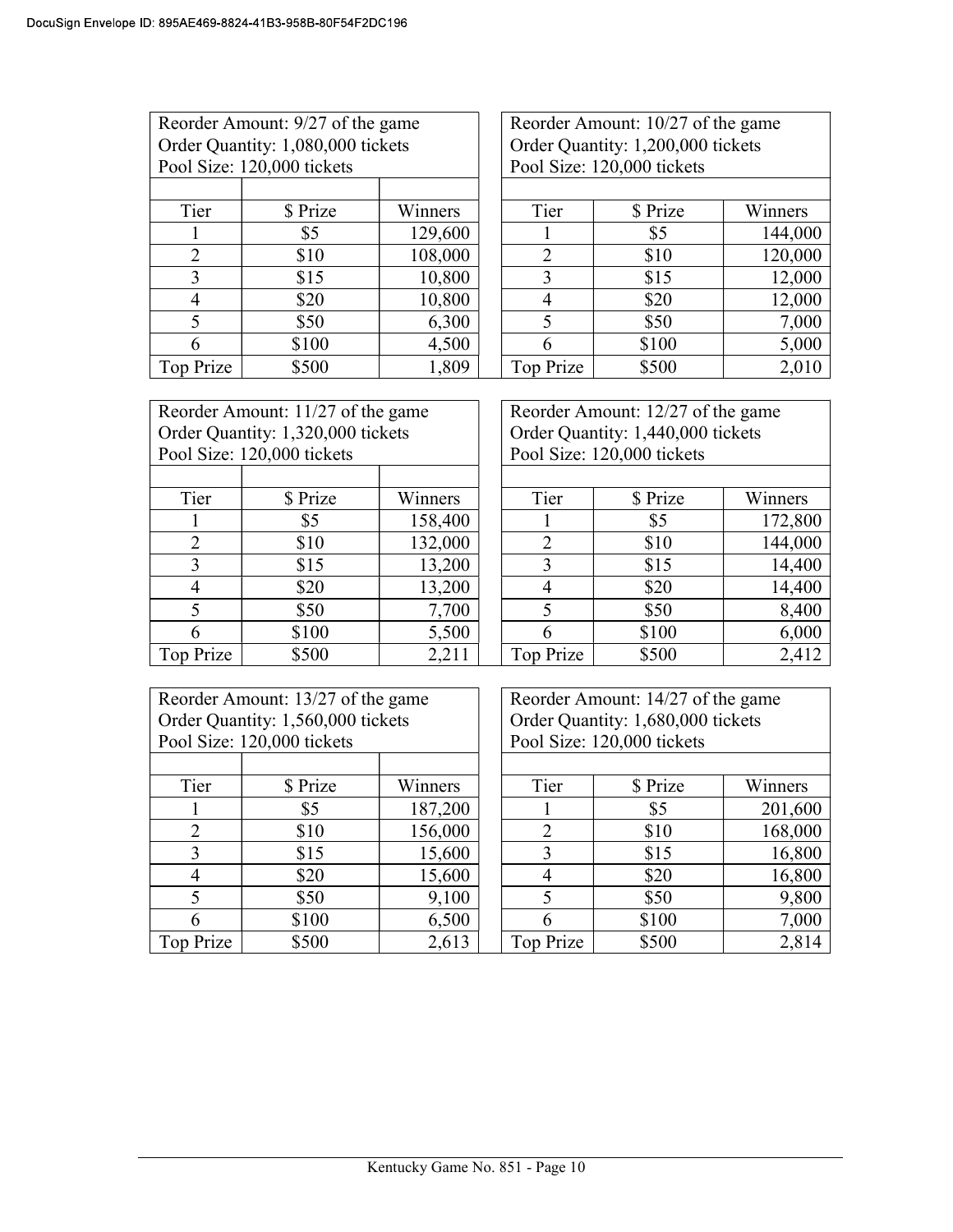| Reorder Amount: 15/27 of the game<br>Order Quantity: 1,800,000 tickets<br>Pool Size: 120,000 tickets |          |         | Reorder Amount: 16/27 of the game<br>Order Quantity: 1,920,000 tickets<br>Pool Size: 120,000 tickets |          |         |
|------------------------------------------------------------------------------------------------------|----------|---------|------------------------------------------------------------------------------------------------------|----------|---------|
| Tier                                                                                                 | \$ Prize | Winners | Tier                                                                                                 | \$ Prize | Winners |
|                                                                                                      | \$5      | 216,000 |                                                                                                      | \$5      | 230,400 |
| 2                                                                                                    | \$10     | 180,000 | 2                                                                                                    | \$10     | 192,000 |
| 3                                                                                                    | \$15     | 18,000  | 3                                                                                                    | \$15     | 19,200  |
| 4                                                                                                    | \$20     | 18,000  | 4                                                                                                    | \$20     | 19,200  |
| 5                                                                                                    | \$50     | 10,500  | 5                                                                                                    | \$50     | 11,200  |
| 6                                                                                                    | \$100    | 7,500   | 6                                                                                                    | \$100    | 8,000   |
| Top Prize                                                                                            | \$500    | 3,015   | Top Prize                                                                                            | \$500    | 3,216   |

| Reorder Amount: 17/27 of the game |                                   |         | Reorder Amount: 18/27 of the game |                            |         |  |
|-----------------------------------|-----------------------------------|---------|-----------------------------------|----------------------------|---------|--|
|                                   | Order Quantity: 2,240,000 tickets |         | Order Quantity: 2,160,000 tickets |                            |         |  |
|                                   | Pool Size: 120,000 tickets        |         |                                   | Pool Size: 120,000 tickets |         |  |
|                                   |                                   |         |                                   |                            |         |  |
| Tier                              | \$ Prize                          | Winners | Tier                              | \$ Prize                   | Winners |  |
|                                   | \$5                               | 244,800 |                                   | \$5                        | 259,200 |  |
| $\overline{2}$                    | \$10                              | 204,000 | 2                                 | \$10                       | 216,000 |  |
| 3                                 | \$15                              | 20,400  | 3                                 | \$15                       | 21,600  |  |
| 4                                 | \$20                              | 20,400  | 4                                 | \$20                       | 21,600  |  |
|                                   | \$50                              | 11,900  | 5                                 | \$50                       | 12,600  |  |
| 6                                 | \$100                             | 8,500   | 6                                 | \$100                      | 9,000   |  |
| Top Prize                         | \$500                             | 3,417   | Top Prize                         | \$500                      | 3,618   |  |
|                                   |                                   |         |                                   |                            |         |  |
| Reorder Amount: 19/15 of the game |                                   |         | Reorder Amount: 20/27 of the game |                            |         |  |
| Order Quantity: 2,280,000 tickets |                                   |         | Order Quantity: 2,400,000 tickets |                            |         |  |
| Pool Size: 120,000 tickets        |                                   |         |                                   | Pool Size: 120,000 tickets |         |  |

| Order Quantity: $2,280,000$ tickets<br>Pool Size: 120,000 tickets |          | Order Quantity: 2,400,000 fickets<br>Pool Size: 120,000 tickets |           |          |         |
|-------------------------------------------------------------------|----------|-----------------------------------------------------------------|-----------|----------|---------|
|                                                                   |          |                                                                 |           |          |         |
| Tier                                                              | \$ Prize | Winners                                                         | Tier      | \$ Prize | Winners |
|                                                                   | \$5      | 273,600                                                         |           | \$5      | 288,000 |
| 2                                                                 | \$10     | 228,000                                                         | 2         | \$10     | 240,000 |
| 3                                                                 | \$15     | 22,800                                                          |           | \$15     | 24,000  |
| 4                                                                 | \$20     | 22,800                                                          |           | \$20     | 24,000  |
| 5                                                                 | \$50     | 13,300                                                          |           | \$50     | 14,000  |
| 6                                                                 | \$100    | 9,500                                                           |           | \$100    | 10,000  |
| Top Prize                                                         | \$500    | 3,819                                                           | Top Prize | \$500    | 4,020   |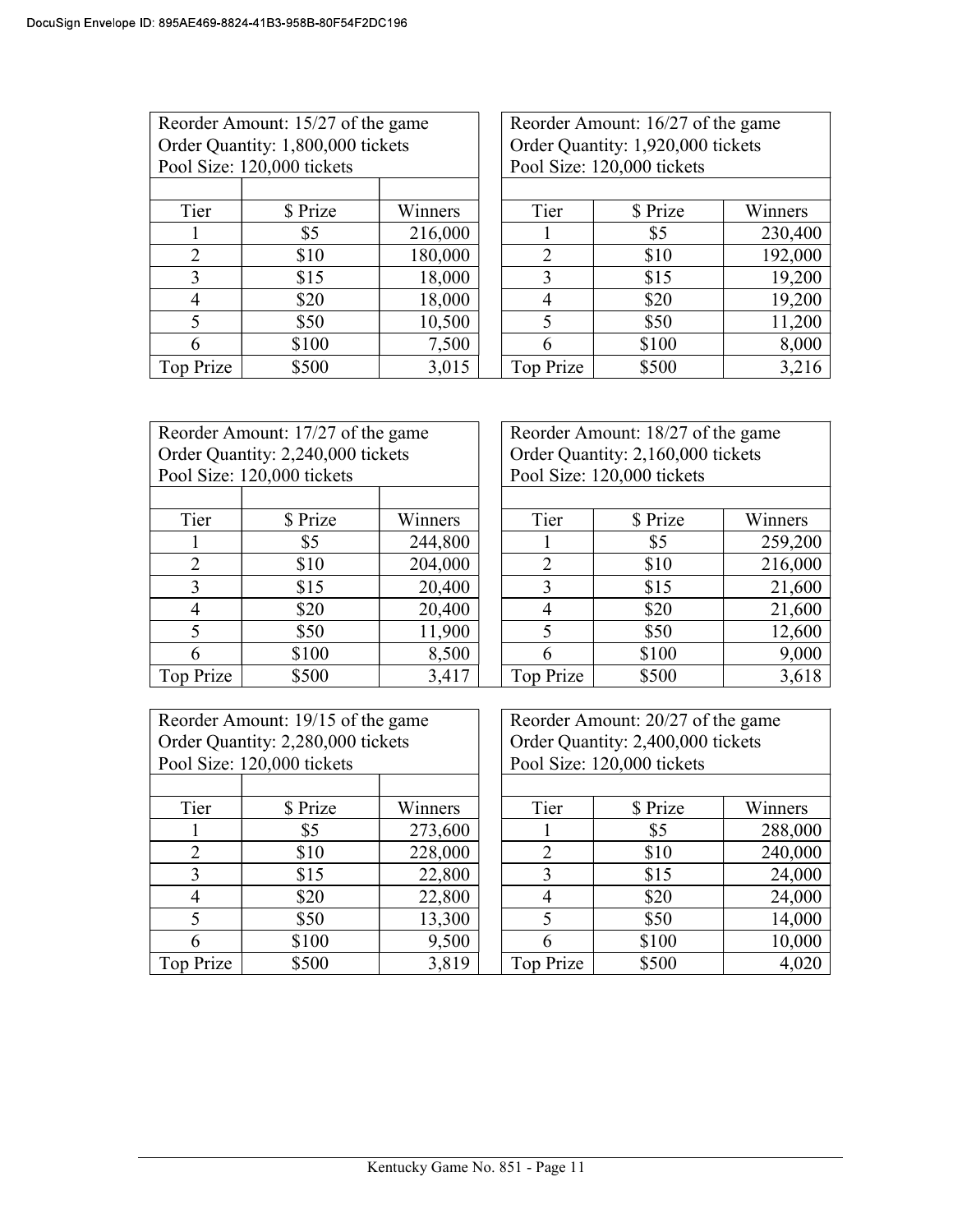| Reorder Amount: 21/27 of the game |                            |         |                            | Reorder Amount: 22/27 of the game |                                   |         |
|-----------------------------------|----------------------------|---------|----------------------------|-----------------------------------|-----------------------------------|---------|
| Order Quantity: 2,520,000 tickets |                            |         |                            |                                   | Order Quantity: 2,640,000 tickets |         |
|                                   | Pool Size: 120,000 tickets |         | Pool Size: 120,000 tickets |                                   |                                   |         |
|                                   |                            |         |                            |                                   |                                   |         |
| Tier                              | \$ Prize                   | Winners |                            | Tier                              | \$ Prize                          | Winners |
|                                   | \$5                        | 302,400 |                            |                                   | \$5                               | 316,800 |
| $\overline{2}$                    | \$10                       | 252,000 |                            | $\overline{2}$                    | \$10                              | 264,000 |
| 3                                 | \$15                       | 25,200  |                            | 3                                 | \$15                              | 26,400  |
| 4                                 | \$20                       | 25,200  |                            | 4                                 | \$20                              | 26,400  |
| $\varsigma$                       | \$50                       | 14,700  |                            | 5                                 | \$50                              | 15,400  |
| 6                                 | \$100                      | 10,500  |                            | 6                                 | \$100                             | 11,000  |
| Top Prize                         | \$500                      | 4,221   |                            | Top Prize                         | \$500                             | 4,422   |

| Reorder Amount: 22/27 of the game |                                   |         |  |  |  |  |  |
|-----------------------------------|-----------------------------------|---------|--|--|--|--|--|
|                                   | Order Quantity: 2,640,000 tickets |         |  |  |  |  |  |
|                                   | Pool Size: 120,000 tickets        |         |  |  |  |  |  |
|                                   |                                   |         |  |  |  |  |  |
| Tier                              | \$ Prize                          | Winners |  |  |  |  |  |
|                                   | \$5                               | 316,800 |  |  |  |  |  |
| 2                                 | 264,000<br>\$10                   |         |  |  |  |  |  |
| 3                                 | 26,400<br>\$15                    |         |  |  |  |  |  |
| 4                                 | 26,400<br>\$20                    |         |  |  |  |  |  |
| 5                                 | 15,400<br>\$50                    |         |  |  |  |  |  |
| 6                                 | 11,000<br>\$100                   |         |  |  |  |  |  |
| Top Prize                         | \$500                             | 4,422   |  |  |  |  |  |

| Reorder Amount: 23/27 of the game |                            | Reorder Amount: 24/27 of the game |                                   |                            |         |
|-----------------------------------|----------------------------|-----------------------------------|-----------------------------------|----------------------------|---------|
| Order Quantity: 2,760,000 tickets |                            |                                   | Order Quantity: 2,880,000 tickets |                            |         |
|                                   | Pool Size: 120,000 tickets |                                   |                                   | Pool Size: 120,000 tickets |         |
|                                   |                            |                                   |                                   |                            |         |
| Tier                              | \$ Prize                   | Winners                           | Tier                              | \$ Prize                   | Winners |
|                                   | \$5                        | 331,200                           |                                   | \$5                        | 345,600 |
| $\overline{2}$                    | \$10                       | 276,000                           | 2                                 | \$10                       | 288,000 |
| 3                                 | \$15                       | 27,600                            | 3                                 | \$15                       | 28,800  |
| 4                                 | \$20                       | 27,600                            | 4                                 | \$20                       | 28,800  |
|                                   | \$50                       | 16,100                            | 5                                 | \$50                       | 16,800  |
| 6                                 | \$100                      | 11,500                            | 6                                 | \$100                      | 12,000  |
| Top Prize                         | \$500                      | 4,623                             | Top Prize                         | \$500                      | 4,824   |

| Reorder Amount: 25/27 of the game |                                   | Reorder Amount: 26/27 of the game |                            |                                   |         |
|-----------------------------------|-----------------------------------|-----------------------------------|----------------------------|-----------------------------------|---------|
|                                   | Order Quantity: 3,000,000 tickets |                                   |                            | Order Quantity: 3,120,000 tickets |         |
|                                   | Pool Size: 120,000 tickets        |                                   | Pool Size: 120,000 tickets |                                   |         |
|                                   |                                   |                                   |                            |                                   |         |
| Tier                              | \$ Prize                          | Winners                           | Tier                       | \$ Prize                          | Winners |
|                                   | \$5                               | 360,000                           |                            | \$5                               | 374,400 |
| 2                                 | \$10                              | 300,000                           | $\overline{2}$             | \$10                              | 312,000 |
| 3                                 | \$15                              | 30,000                            | 3                          | \$15                              | 31,200  |
| 4                                 | \$20                              | 30,000                            |                            | \$20                              | 31,200  |
|                                   | \$50                              | 17,500                            | 5                          | \$50                              | 18,200  |
| 6                                 | \$100                             | 12,500                            | 6                          | \$100                             | 13,000  |
| Top Prize                         | \$500                             | 5,025                             | Top Prize                  | \$500                             | 5,226   |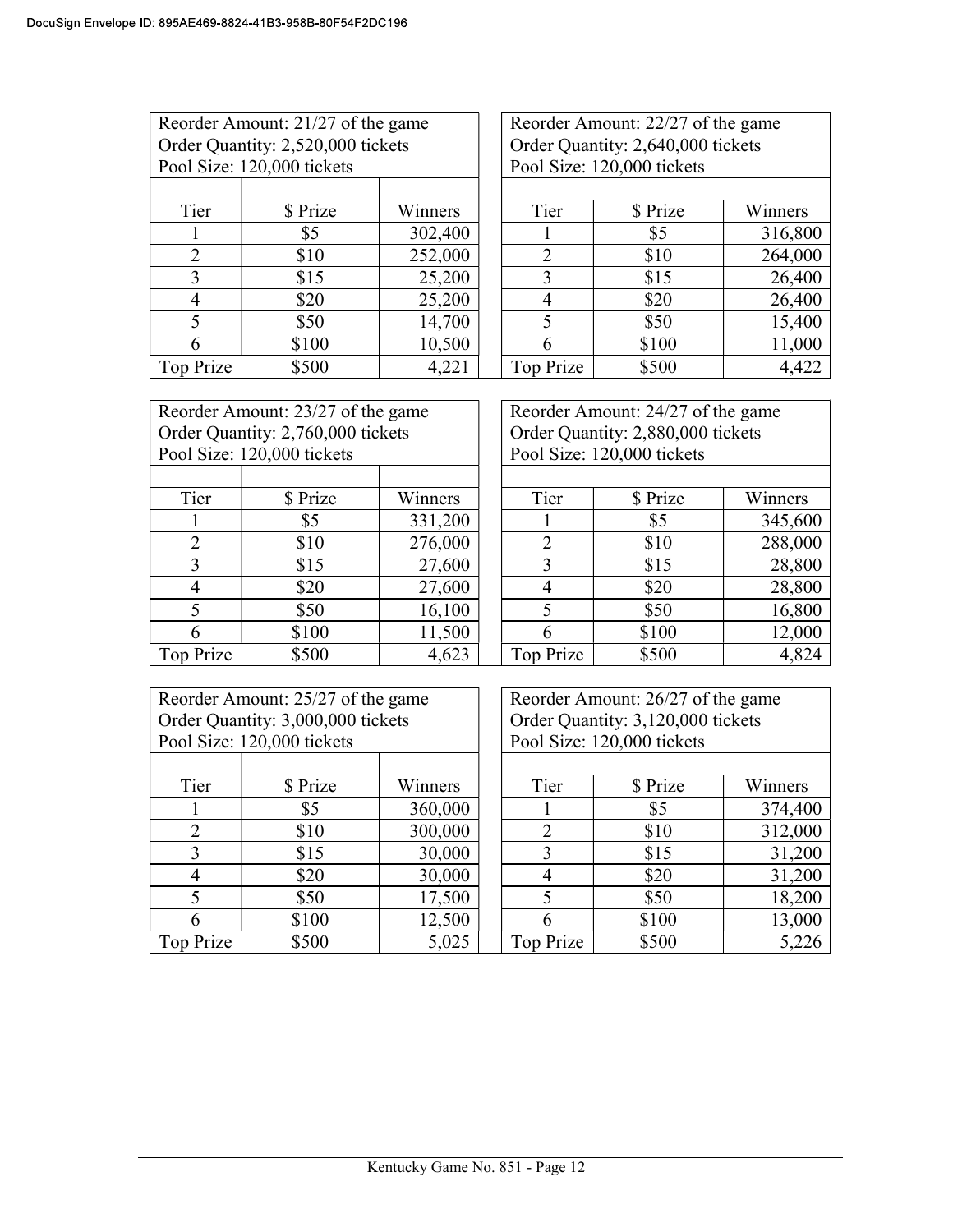| Reorder Amount: 27/27 of the game |                                   |         |  |  |  |  |  |
|-----------------------------------|-----------------------------------|---------|--|--|--|--|--|
|                                   | Order Quantity: 3,240,000 tickets |         |  |  |  |  |  |
|                                   | Pool Size: 120,000 tickets        |         |  |  |  |  |  |
|                                   |                                   |         |  |  |  |  |  |
| Tier                              | \$ Prize                          | Winners |  |  |  |  |  |
|                                   | \$5                               | 388,800 |  |  |  |  |  |
| 2                                 | \$10                              |         |  |  |  |  |  |
| 3                                 | \$15                              | 32,400  |  |  |  |  |  |
| 4                                 | 32,400<br>\$20                    |         |  |  |  |  |  |
| 5                                 | 18,900<br>\$50                    |         |  |  |  |  |  |
| 6                                 | 13,500<br>\$100                   |         |  |  |  |  |  |
| Top Prize                         | \$500                             | 5,427   |  |  |  |  |  |